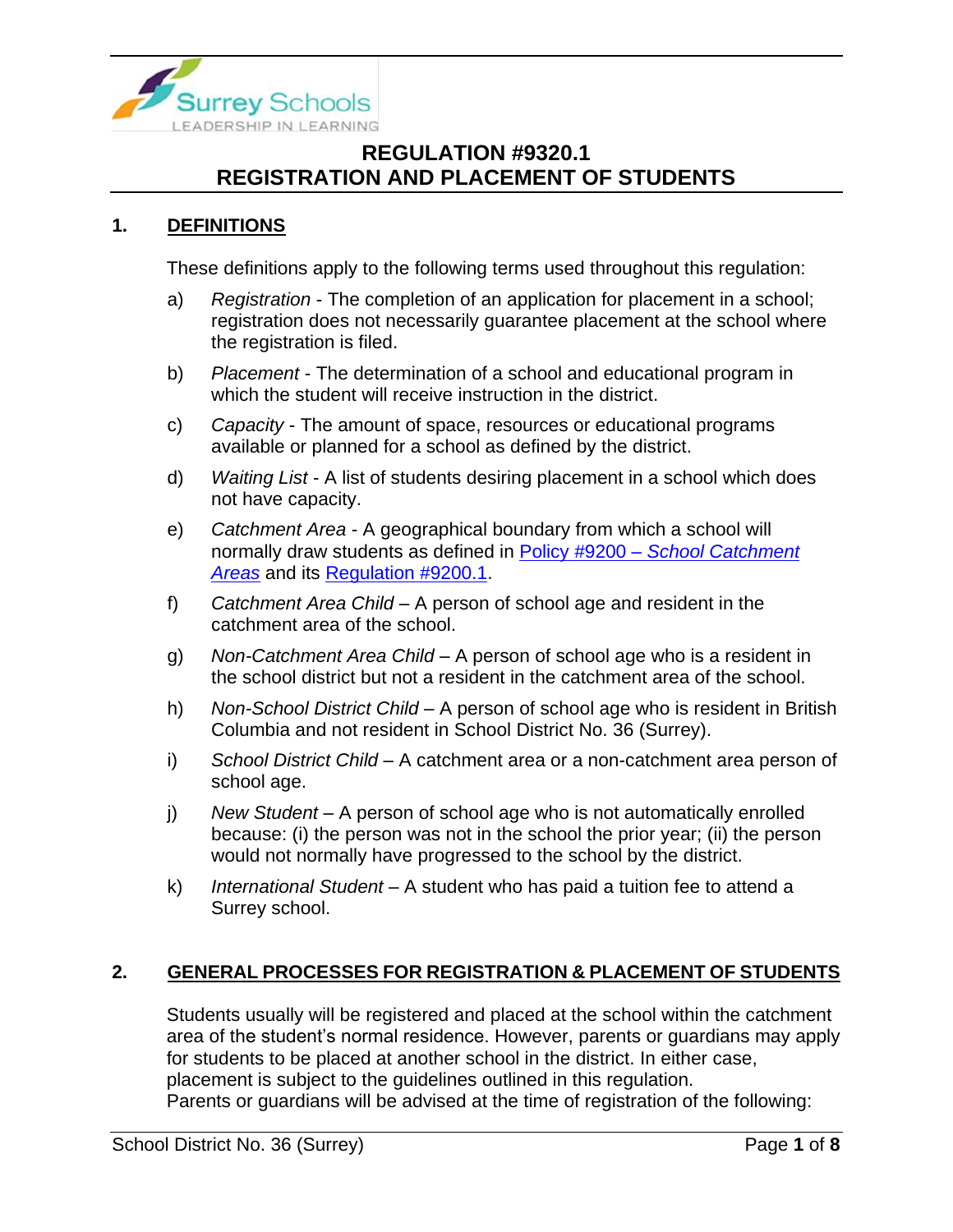

- a) The process for registration and placement**,** which shall not commence before the 1<sup>st</sup> of January preceding the start of the school year.
- b) The registration of a student does not necessarily guarantee placement at the school where the registration is filed.
- c) As provided for in the *School Act*, a person's residency is the residency of the person as of the date the application for placement is submitted to the school for which the application was made.
- d) An application which is unsuccessful will be kept on file until the end of the school year.

Schools may accept for placement only new students that can be accommodated within the existing or planned capacity of the school except where directed to do otherwise by the district. Principals should not provide assurances for placement beyond the capacity of the school.

Once capacity is reached, the principal will then promptly advise the Personnel Planning Officer in the Human Resources department and the applicable area assistant superintendent. The district may require the placement of surplus students at another school if necessary or exercise alternative options. (See Section 4.D.)

When the school catchment boundaries are changed, the district reserves the right to relocate students in keeping with the new boundaries. Such relocation normally will occur between school terms. A student may, however, apply to remain at the school by making a new application, consistent with Section 3.B., to be placed in the school.

There is no requirement to place a student if the student is suspended under section 85(2) (d) of the *School Act* by this or another board or has been refused an educational program by this or another board under section 85(3) of the *School Act*.

### **3. SPECIFIC REGISTRATION & PLACEMENT PROCEDURES**

A. Automatic Registration of Existing Students in the School and Students Progressing the Following School Term

Students will be automatically registered for the next school term at the school they are attending. In addition, students who are expected to transfer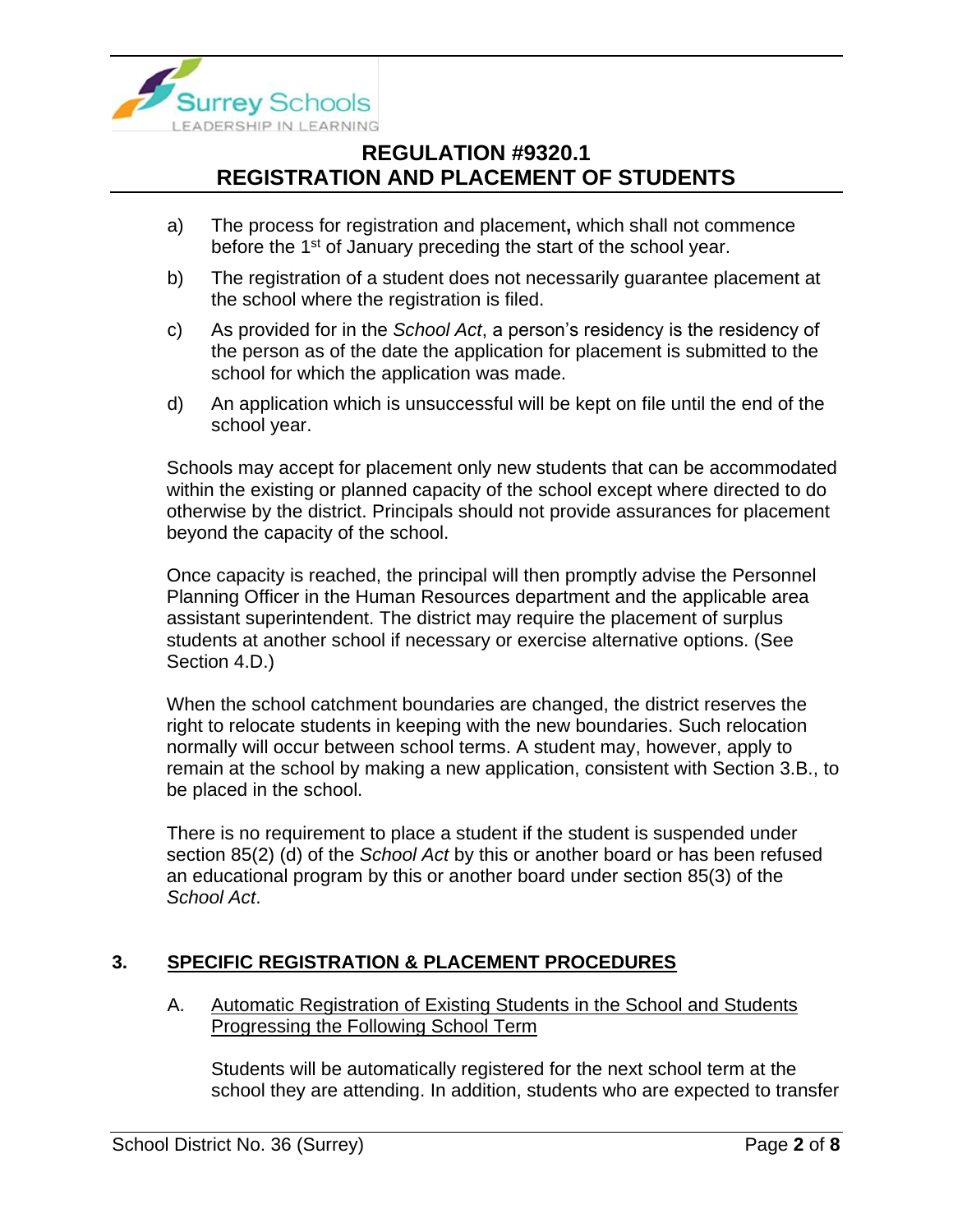

from one school level to another (such as, elementary to secondary) will be automatically registered in the school designated by the district.

Parents or guardians will be advised to notify the school where students will be automatically registered if they have different intentions for the next school term.

#### B. Registration and Placement of New Students Wishing to Attend a School Outside the Catchment Area

When parents or guardians of school district children wish to register children as new students in a school outside their normal catchment area, they must first attend the school in their catchment area to discuss their intention. Thereafter, the parents or guardians of district children should attend the school of interest in order to make application to be placed.

Parents or guardians of non-school district students are to proceed directly to the school of interest to make application to be placed.

### **4. PLACEMENT PRIORITIES WHEN A SCHOOL IS FULL**

#### A. Neighbourhood Schools

Applications on behalf of new students to newly enrol in an educational program in a school are to be received at the school no later than the end of the first day of school in September. All applications will be recorded on a waiting list until the end of the school year.

Priority for enrolment among competing students will be based on the following descending order for applications received on or before the end of the first day of school in September**.**

- a) Children who attended the school during and up to the end of the prior school year who are automatically enrolled in the school.
- b) Children who in the previous school year attended a school from which the district reassigns students progressing through their educational program to the school (e.g. "feeder school").
- c) A sibling of a child who attended the school in the prior school year and will continue to be enrolled in the school in the enrolling year, provided the sibling resides within the school district.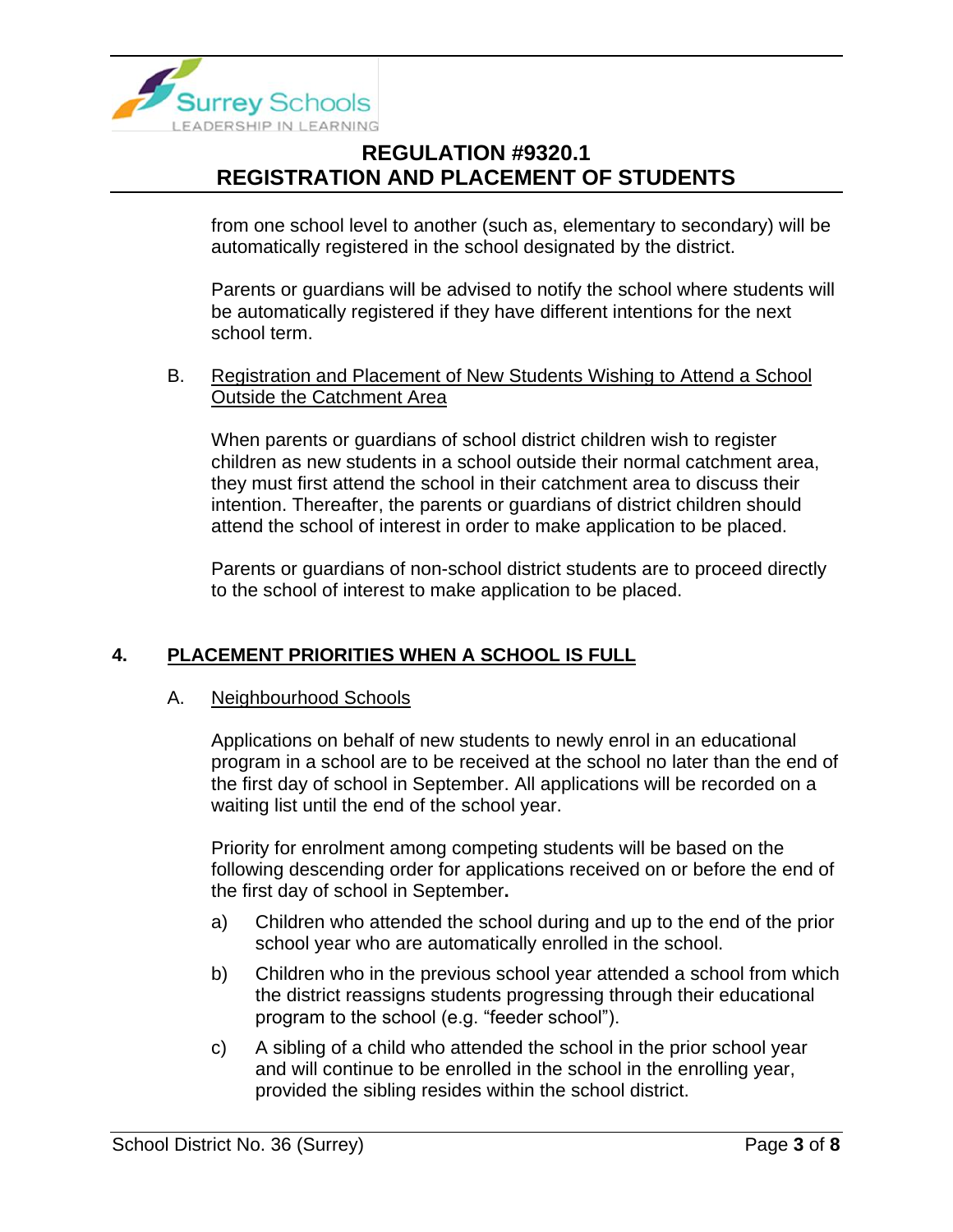

- d) Other catchment area children.
- e) Non-catchment area children who were catchment area children in the prior year and attended the school but were affected by a boundary change.
- f) Non-catchment area children receiving before and/or after school care in the school catchment area.
- g) Other non-catchment area children, including siblings of students in a district program at the school.
- h) Non-school district children.
- i) Over-age students.

If it is subsequently determined after the end of the first day of school in September that there is capacity to accept additional students, then priority will be given to all applications received prior to the end of the first day of school in September over applications received later.

#### B. District-wide or Regional Programs

Where the district offers a program on a regional or district-wide basis, a catchment area will be determined which could be a part of or the whole school district. Registration for new students will occur at a time and location advertised by the district. Placement is subject to the capacity of the program and where there is insufficient capacity, then priority for enrolment among competing students will be same as outlined above in Section 4.A.

Where, in a dual track situation, one child is in the district-wide or regional program, other siblings not wishing to be placed in the district-wide program may register as a sibling in the regular program of the school subject to capacity and placement priorities outlined in Section 4.A.

### C. First Time Registration and Placement of Kindergarten Students

First time kindergarten registration refers to the registration of students for kindergarten prior to the start of their first school term. This registration normally will occur in the spring prior to the start of their first school term in a manner advertised by schools and the district.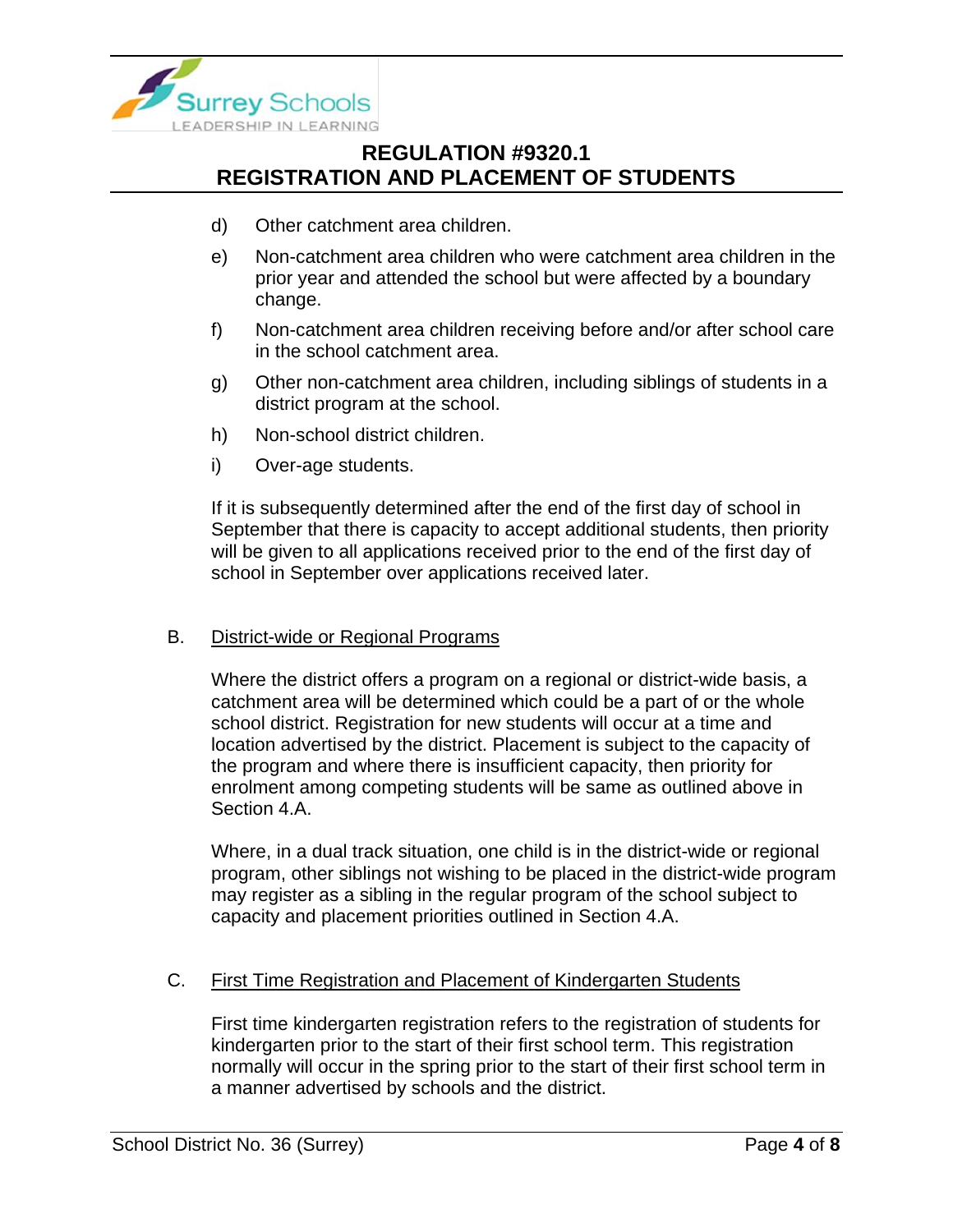

The placement of Kindergarten students at the beginning of the school year will have these provisos:

- i. Placement in a school Priority for placement will be as outlined in Section 4.A. However, an alternate placement for such students may be necessary at another school if the district has to redefine the capacity for kindergarten classes in the first week of a school term based on the actual enrolments. If an alternate placement for students is necessary, then the remaining kindergarten students will be determined by the priority grouping outlined in Section 4.A.
- ii. The parents or guardians of students whose normal residence is outside the school's catchment area will be advised:
	- They must first attend the school in their catchment area to discuss their intention (except for non-school district children).
	- The school will, if necessary place students' names on a waiting list.
	- The school may not be able to confirm availability of placement until the second week of the school term.

Once the school term begins, the principles for registration and placement of new students will apply to kindergarten students.

### D. Recording Registrations, Waiting Lists and Placements when a School is Full

Where a school does not or will not have capacity for further placements, the following will apply for registration and placement:

- i. *For students whose normal residence is within the school's catchment area:*
	- a) The registration will be recorded and the school will follow the district's guidelines for placement - which may be arranged to be in another school.
	- b) If placement in another school is arranged, such students' names will be kept on a waiting list at the normal catchment area school for possible placement during that school term.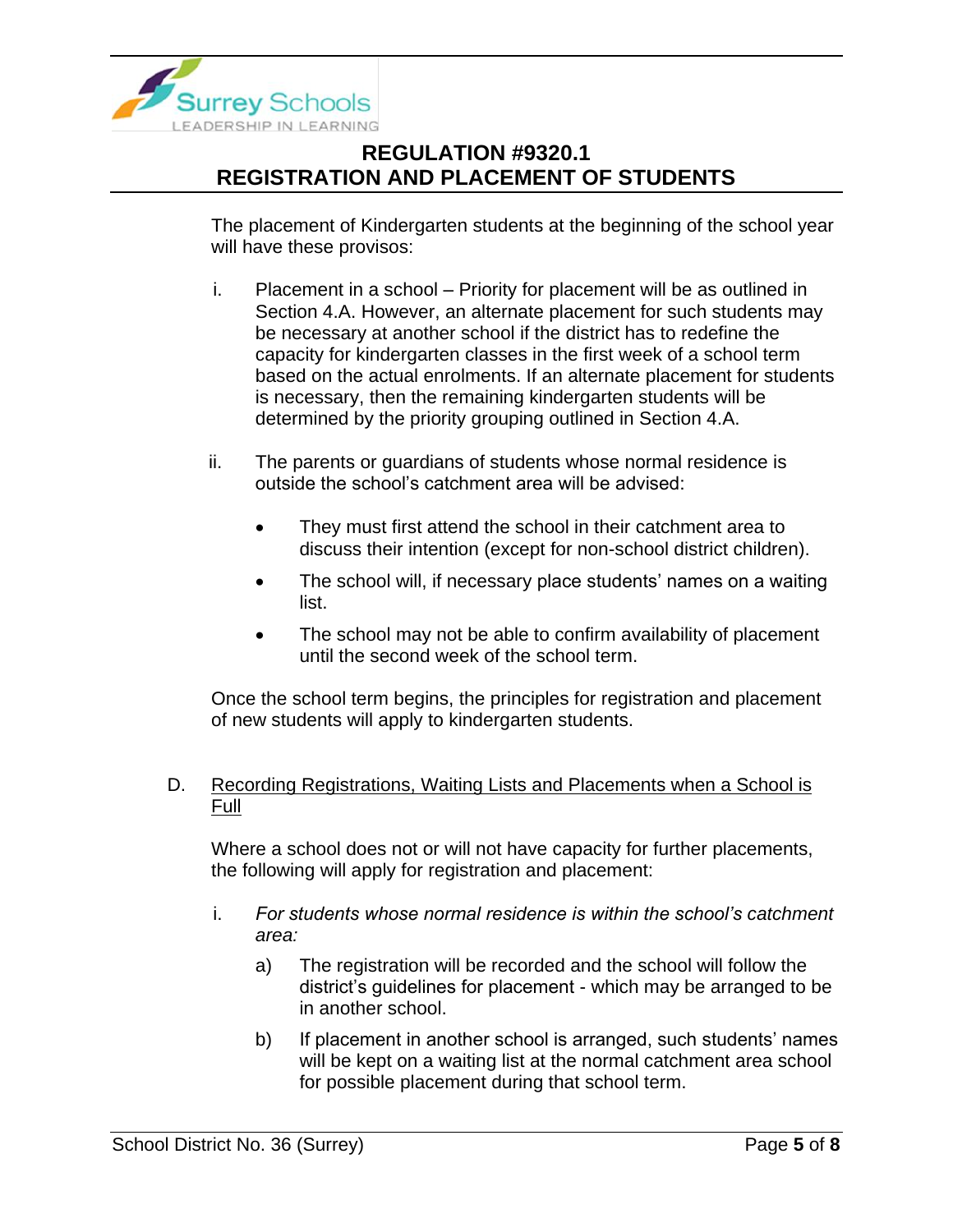

- c) A placement in the regular catchment area school may be offered for the commencement of the following school term subject to capacity in the school and subject to the priority factors outlined in Section 4.A.
- ii. *For students whose normal residence is outside the school's catchment area:*
	- a) The registration will be recorded; placement will not be the responsibility of the school.
	- b) Upon request by the parents or guardians, the students' names will be kept on a waiting list.
- E. Use of and Placement from Waiting Lists

Where a waiting list is needed, the school will record registrations in chronological order within the categories defined in Section 4.A. Where an opportunity arises for placement in a class or course, preference will be given**,** among competing students, in the priority sequence identified in Section 4.A.

Parents or guardians may remove a student's name from a waiting list at any time.

F. De-registration of Students

There will be circumstances where students may be removed from or be deregistered from a school's list of registered students. Should such a student return to the school, that student will come under the guidelines applicable to new registrants to the school (see Section 2) or a district or regional program (see Section 4.B).

Principals may de-register students under these circumstances:

i. *De-registration of automatic and 'no show' registrations:*

The principal will de-register students who were automatically registered or registered as new students for the next school term ('no shows') who do not attend class by the fifth (5th) day of the new school term unless the parents or guardians were able to confirm in advance to the satisfaction of the principal that the absence would be temporary.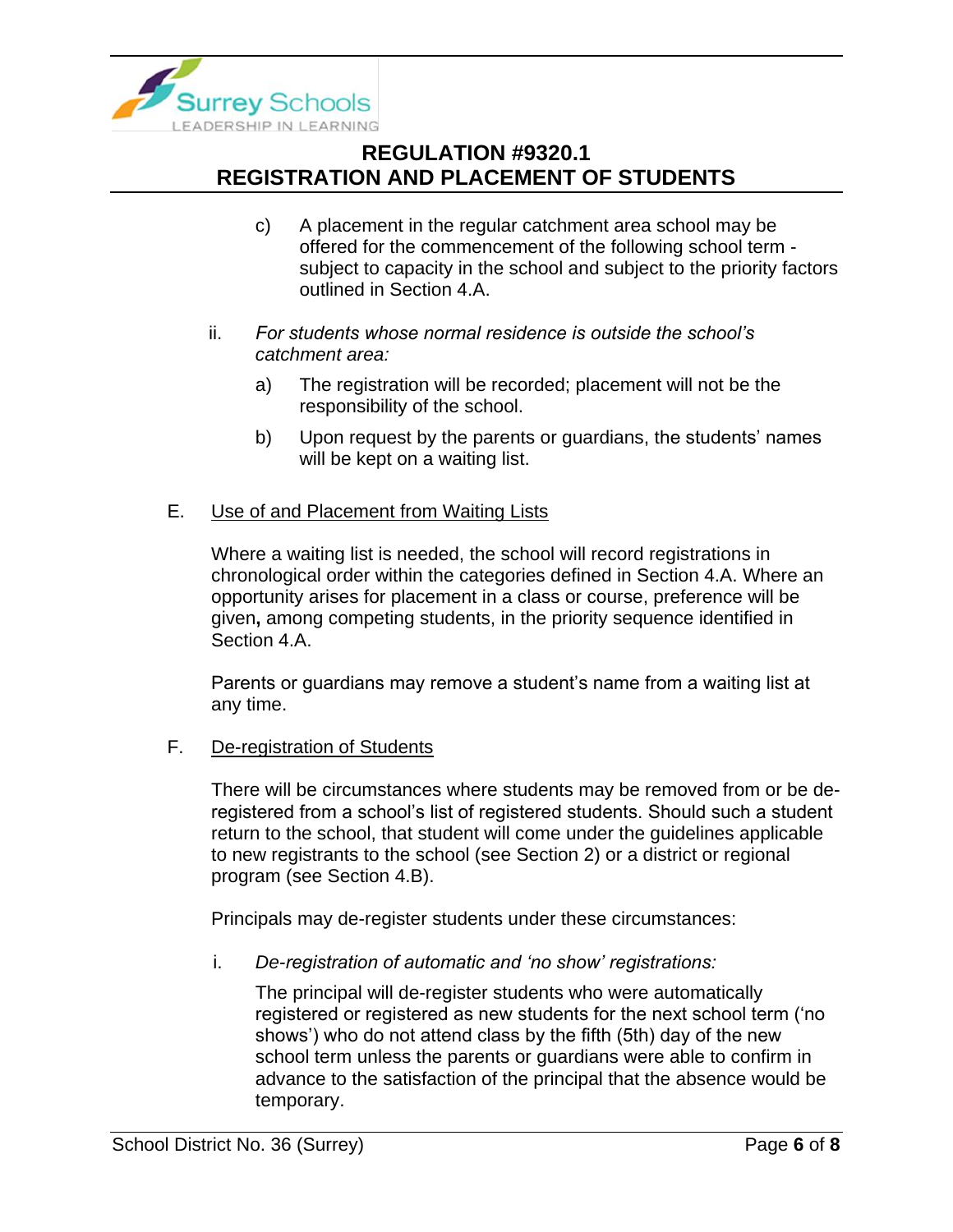

ii. *De-registration of non-attending enrolled student:*

The principal will de-register students who have been placed and attended the school but who are absent for ten (10) or more school days and the principal has not been able to make contact with the parents/guardians or confirm an acceptable date of return.

iii. De-registration for excessive absence due to travel:

The principal is under no obligation to hold a space for a student who is absent from school due to travel for a period that exceeds twentyfive (25) school days.

*iv. De- registration and Re-entry:*

Once a student transfers out and is de-registered, parents or guardians must re-apply for re-entry at a later date.

### G. Transportation of Students

Provision of transportation for students is subject to all relevant transportation policies and regulations defined by the Surrey Board of Education. Where the district arranges for an alternate school placement in a school outside the student's normal catchment area, the district may decide that the provision of transportation from school to school is appropriate.

The board will not provide transportation for any student whose parents or guardians choose to enrol the student in a school other than the school in the student's regular catchment area.

- H. Waiting Lists
	- a) Waiting Lists are maintained by each school site. (As vacancies occur, parents are notified and given the opportunity to transfer into the program.)
	- b) Principals will call guardians and parents of catchment area students on the waiting list in May and June to provide advice about the following school year.
	- c) Normally, class size guidelines are respected when considering opportunities in the school for students on the waiting list.